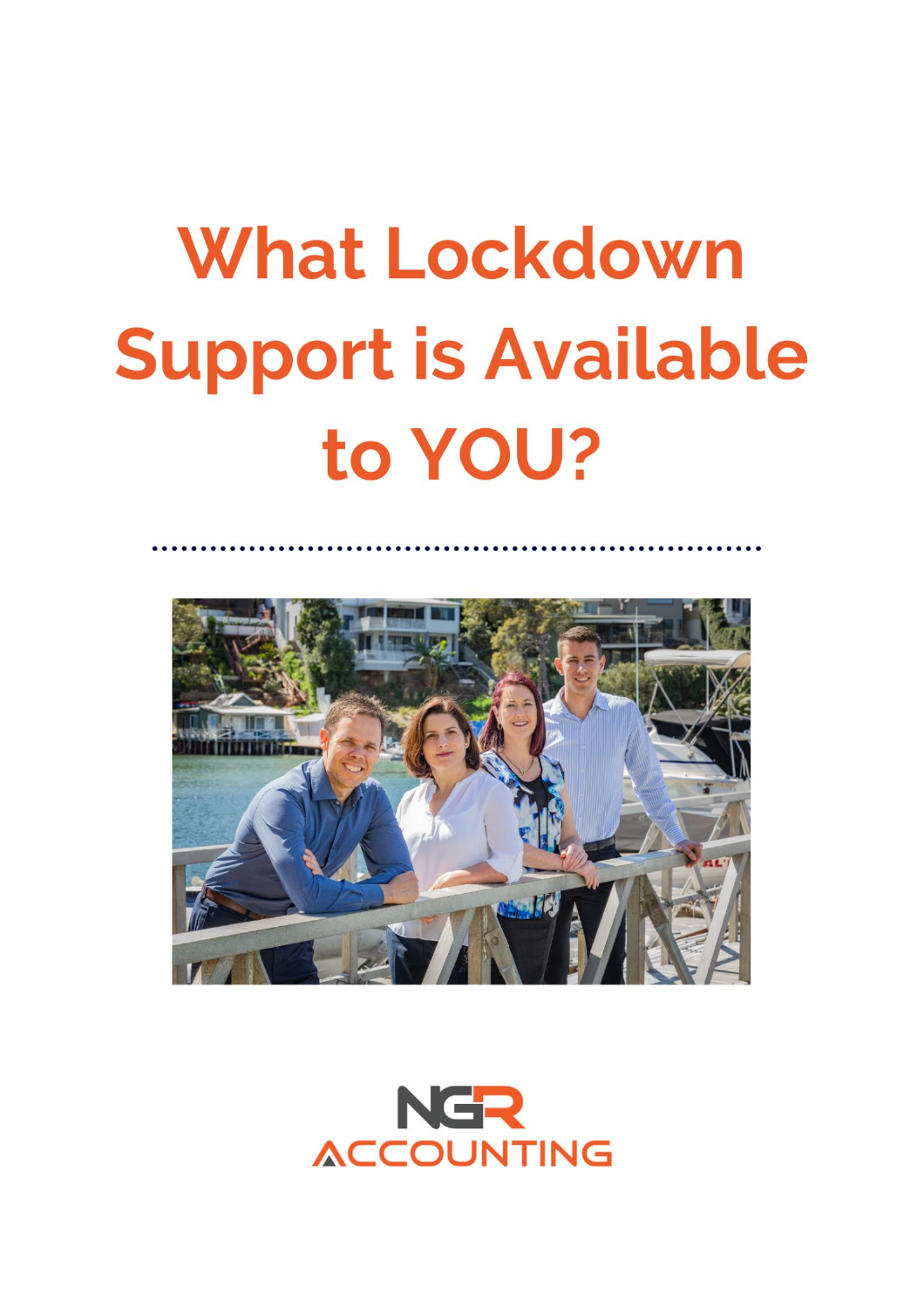# What lockdown support is available to **NSW business?**

**If your business is adversely impacted by NSW lockdowns, support is available.**

# Inside

| 2021 COVID-19 Business Grant of up to \$15,000  3                                  |
|------------------------------------------------------------------------------------|
|                                                                                    |
| For new business and businesses where 2019-20 was not a normal year 4              |
|                                                                                    |
|                                                                                    |
| How is aggregated annual turnover measured?  5                                     |
|                                                                                    |
| Can I get the JobSaver and the business grant?  5                                  |
| I don't employ staff, can I still get the grant? 5                                 |
| JobSaver: Cashflow Support of up to \$100,000  5                                   |
|                                                                                    |
|                                                                                    |
|                                                                                    |
|                                                                                    |
| I don't have employees; can I still qualify?  7                                    |
| I have stood down my employees, do they still qualify for the headcount test?<br>7 |
|                                                                                    |
| An employee has resigned, does this impact my headcount?                           |
|                                                                                    |
|                                                                                    |
|                                                                                    |
|                                                                                    |
|                                                                                    |
|                                                                                    |
|                                                                                    |
| Payroll tax and lodgement deadline deferred 9                                      |
| 25% payroll tax waiver for businesses between \$1.2m and \$10m<br>9                |
|                                                                                    |
|                                                                                    |
|                                                                                    |

OPENING HOURS

MON-FRI am-3pm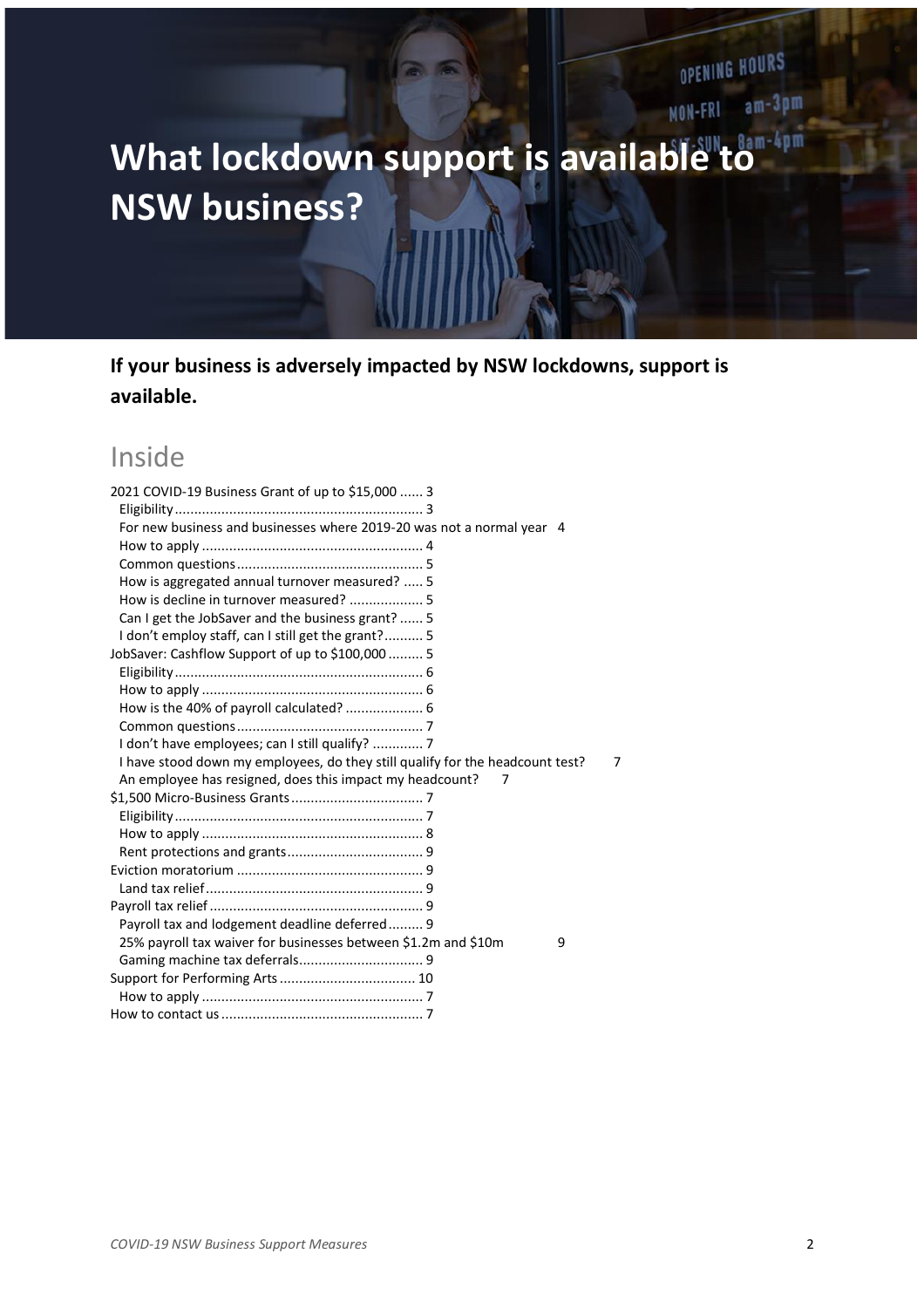Three primary methods of financial support are available to businesses during extended lockdowns:

- Up to \$15,000 through the expanded [NSW 2021 COVID-19 business grants program](#page-2-0)
- Up to \$100,000 in weekl[y JobSaver cashflow support payments,](#page-4-5) and
- [NSW micro-business grants](#page-6-4)

Other support is also available through:

- NSW rent protections and grants
- NSW payroll tax deferrals and a 25% payroll tax waiver
- NSW gaming machine tax deferrals
- NSW performing arts support

If your business is in the performing arts sector, please see the NSW Performing Arts COVID support [package](https://www.create.nsw.gov.au/funding-and-support/nsw-performing-arts-covid-support-package/) – CreateNSW is streamlining all applications through them.

# <span id="page-2-0"></span>**2021 COVID-19 Business Grant of up to \$15,000**

Th[e COVID-19 Business Grant](https://www.service.nsw.gov.au/transaction/2021-covid-19-business-grant) provides up to \$15,000 to eligible businesses (including not-for-profits and sole traders) with annual wages of up to \$10 million.

The value of the grant is determined by the impact of the lockdown on your turnover. Your business will need to prove a decline in turnover across a minimum 2 week period from 26 June 2021 to 17 July 2021 (or 27 May 2021 to 17 July 2021 for businesses on the NSW border with Victoria).

| Decline in turnover | Grant    |
|---------------------|----------|
| 70% or more         | \$15,000 |
| 50% or more         | \$10,500 |
| 30% or more         | \$7,500  |

# <span id="page-2-1"></span>**Eligibility**

<span id="page-2-2"></span>The 2021 COVID-19 business grant is available if you:

- Have an active ABN; and
- Can demonstrate that your business was operating in NSW as at 1 June 2021; and
- Had total annual Australian wages of \$10m or less as at 1 July 2020; and
- Had an aggregated annual turnover between \$75,000 and \$50m (inclusive) for the year ended 30 June 2020 (for businesses that were not in operation for the full year or where conditions were not usual in 2019-20, see *[For new business and businesses where 2019-20 was not a normal year](#page-3-0)* below); and
- Have unavoidable business costs from 1 June 2021 for which there is no other government support available; and
- Maintain employee headcount as at 13 July 2021 the number of people you employed in NSW including full time, part time and long-term casuals that have been employed by the business for more than 12 months; and

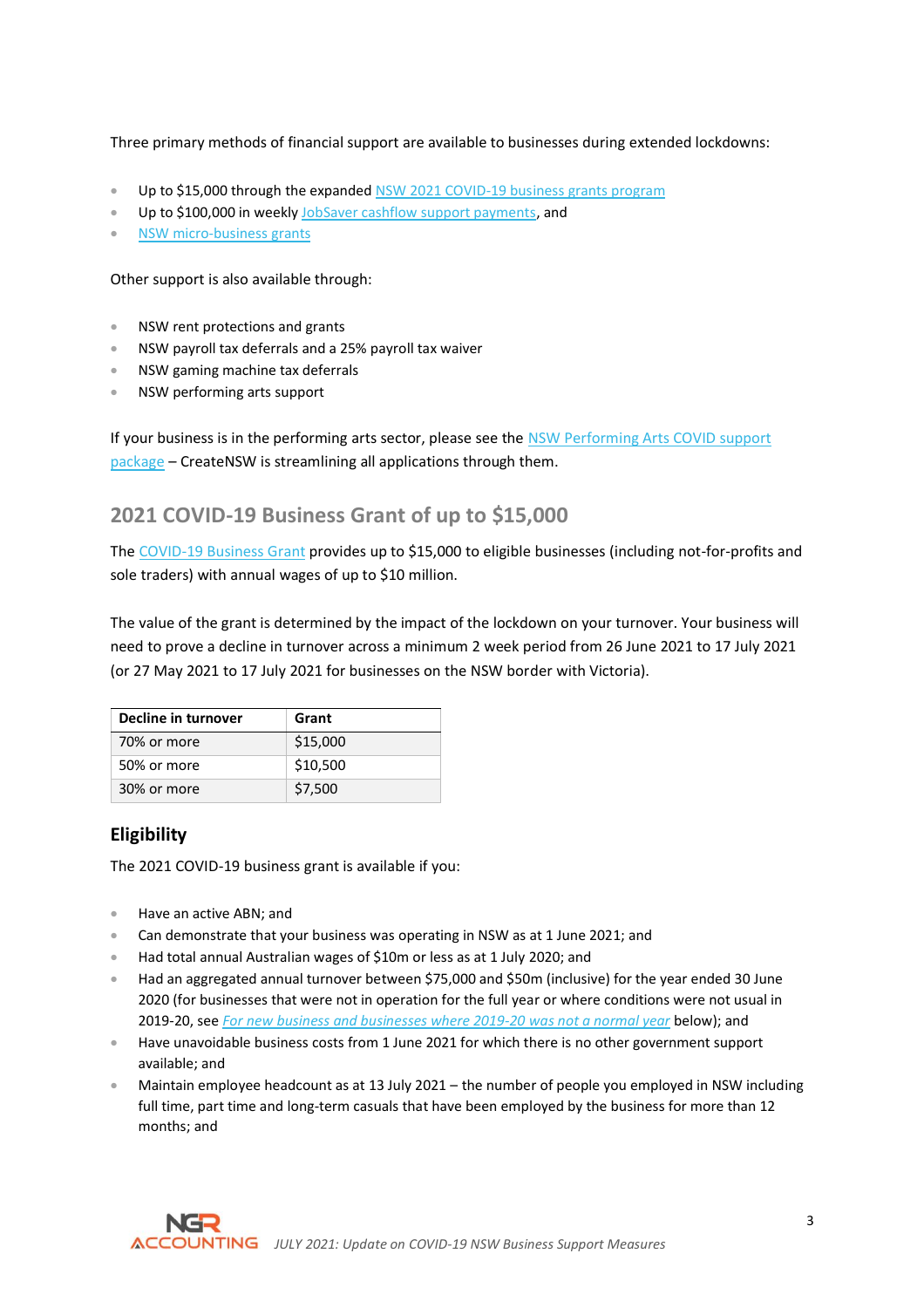- Have experienced a decline in turnover of 30% or more over a minimum 2-week period from 26 June 2021 to 17 July 2021 (27 May 2021 to 17 July 2021 for businesses on the NSW border with Victoria) compared to:
	- The same period in 2019;
	- The same period in 2020; or
	- The 2-week period immediately before the start of the relevant lockdown test period.

Some businesses are ineligible for the grant. These include businesses predominantly earning passive income (rent, interest, or dividends), businesses owned by sovereign entities (foreign Governments), businesses in liquidation or bankruptcy proceedings, businesses that did not have an ABN as at 1 June, government agencies, local governments, banks, and universities.

<span id="page-3-0"></span>*For new business and businesses where 2019-20 was not a normal year* For businesses that were in operation on 1 June 2021 but:

- Were a new business that did not operate for a full year; or
- Were impacted by acquisition, disposal or restructure

you can use a 3 month period that is representative of your normal operating environment to prove your turnover. Generally, a business activity statement or income tax return will be required as evidence of turnover, or if these are not available, a letter from your accountant or bank statements can be used.

For businesses where 2019-20 was not a normal year, for example your business was impacted by the bushfires or for sole traders or small partnerships impacted by illness, you can use 2018 as your comparison period.

<span id="page-3-1"></span>These alternatives apply to the 2021 COVID-19 Business Grant, JobSaver and Micro-business grant.

#### **How to apply**

Applications are made online through [Service NSW](https://www.service.nsw.gov.au/transaction/2021-covid-19-business-grant) and close at 11:59pm on **13 September 2021**.

To apply for the grant, you will need a series of documents to evidence your application:

- An Australian Income Tax Return (or Notice of Assessment) or other documentation demonstrating your business had, or would have had, an aggregated annual turnover
- If your business is not on the highly impacted list of industries, you must supply a letter from your accountant evidencing your businesses decline in turnover
	- Details of your accountant, tax agent, BAS agent
	- For businesses operating outside of NSW but claiming they were operating in NSW as at 1 June:
		- Commercial rates notices or lease agreements
		- In the absence of rates or lease agreements utility bills, insurance documents, supply invoices, registration papers, contractor licenses etc

Eligible expenses such as invoices may also be required if an audit is undertaken.

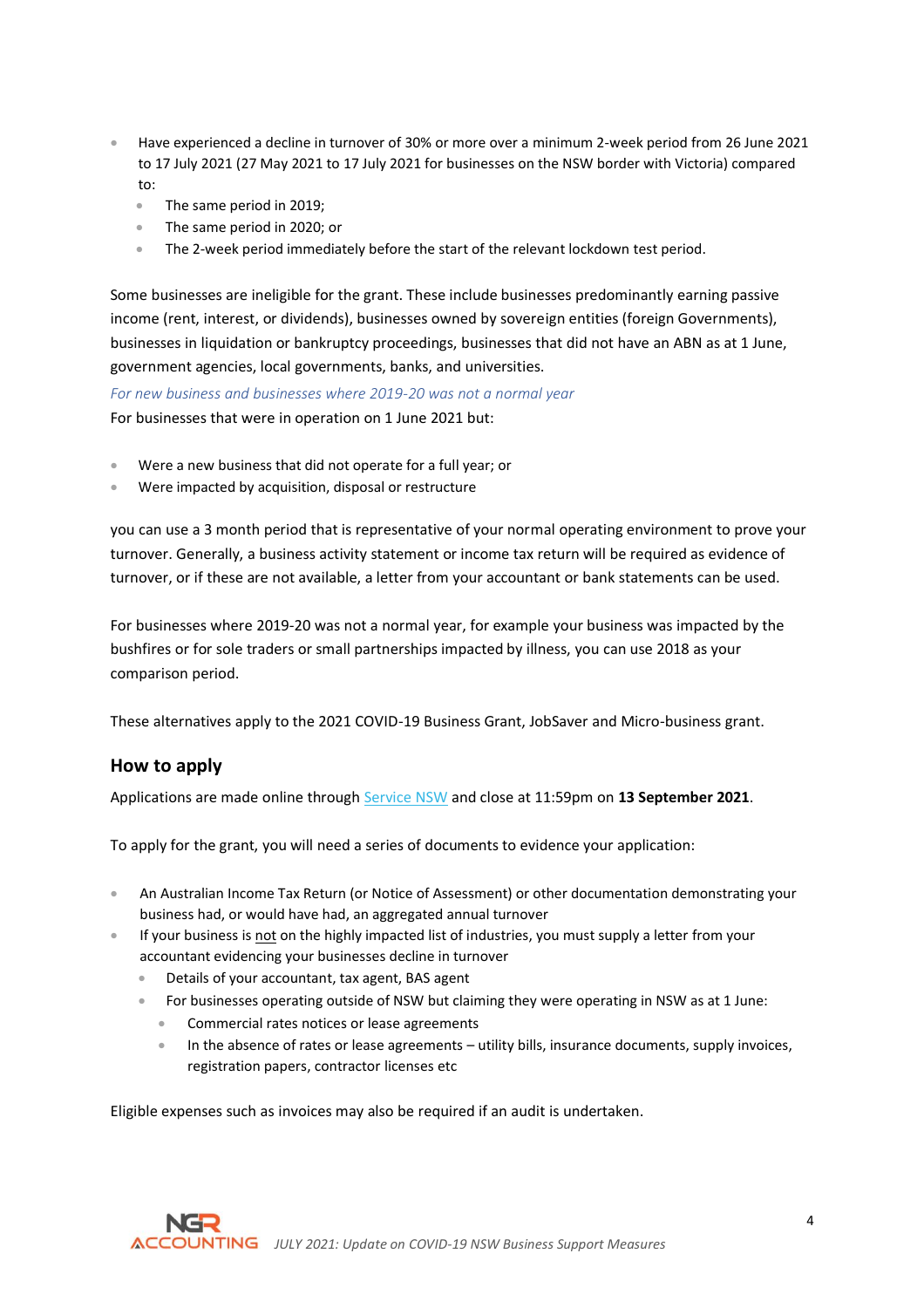# <span id="page-4-0"></span>**Common questions**

#### <span id="page-4-1"></span>*How is aggregated annual turnover measured?*

Aggregated turnover is generally your business's annual turnover plus the annual turnover of any business connected with you or that are an affiliate of yours. If you have any related entities that carry on a business, please contact us and we'll work with you on calculating this figure.

Annual turnover generally includes income that has been generated in the ordinary course of carrying on a business. You would normally use GST-exclusive figures for this purpose. ATO guidance suggests that JobKeeper and cash flow boost amounts would probably be ignored as part of this calculation.

#### <span id="page-4-2"></span>*How is decline in turnover measured?*

In general, the concept of 'current GST turnover' is used to determine whether the business has suffered a decline in turnover of at least 30%. This turnover test includes proceeds from the sale of capital assets, GST free supplies such as exports, and supplies made between members of a GST group.

When you are calculating turnover, if your business accounts for GST on an accrual basis, you should use this method. If you account for GST on a cash basis, you should use this method.

#### <span id="page-4-3"></span>*Can I get the JobSaver and the business grant?*

If your business meets the eligibility conditions, you can access both the grant and JobSaver.

If your business does not have any employees, you cannot access the grant if persons associated with the business, and who derive income from it, have applied for, or are receiving, the Commonwealth COVID-19 Disaster Payment.

If your business is in the performing arts sector, please see th[e NSW Performing Arts COVID support](https://www.create.nsw.gov.au/funding-and-support/nsw-performing-arts-covid-support-package/)  [package](https://www.create.nsw.gov.au/funding-and-support/nsw-performing-arts-covid-support-package/) – CreateNSW is streamlining all applications through them.

#### <span id="page-4-4"></span>*I don't employ staff, can I still get the grant?*

For sole traders and other businesses without employees, you can access the grant if you meet the other eligibility criteria **but** only if persons associated with the business, and who derive income from it, have not applied for, and are not receiving, the Commonwealth COVID-19 Disaster Payment.

# <span id="page-4-5"></span>**JobSaver: Cashflow Support of up to \$100,000**

[JobSaver](https://www.service.nsw.gov.au/transaction/jobsaver-payment) is a weekly payment between a minimum of \$1,500 and maximum of \$100,000 based on 40% of the NSW payroll payments of your business (including not-for-profits).

Eligible businesses without employees that meet the eligibility criteria (such as sole traders with no employees), will be able to access a payment of \$1,000 per week.

JobSaver applies from week four of the lockdown (from 18 July for Greater Sydney) and will cease when lockdown restrictions are eased or when the Commonwealth hotspot declaration is removed.

Funding is limited to specific purposes such as salaries and wages, utilities and rent, financial and legal support, marketing and perishable goods, etc.

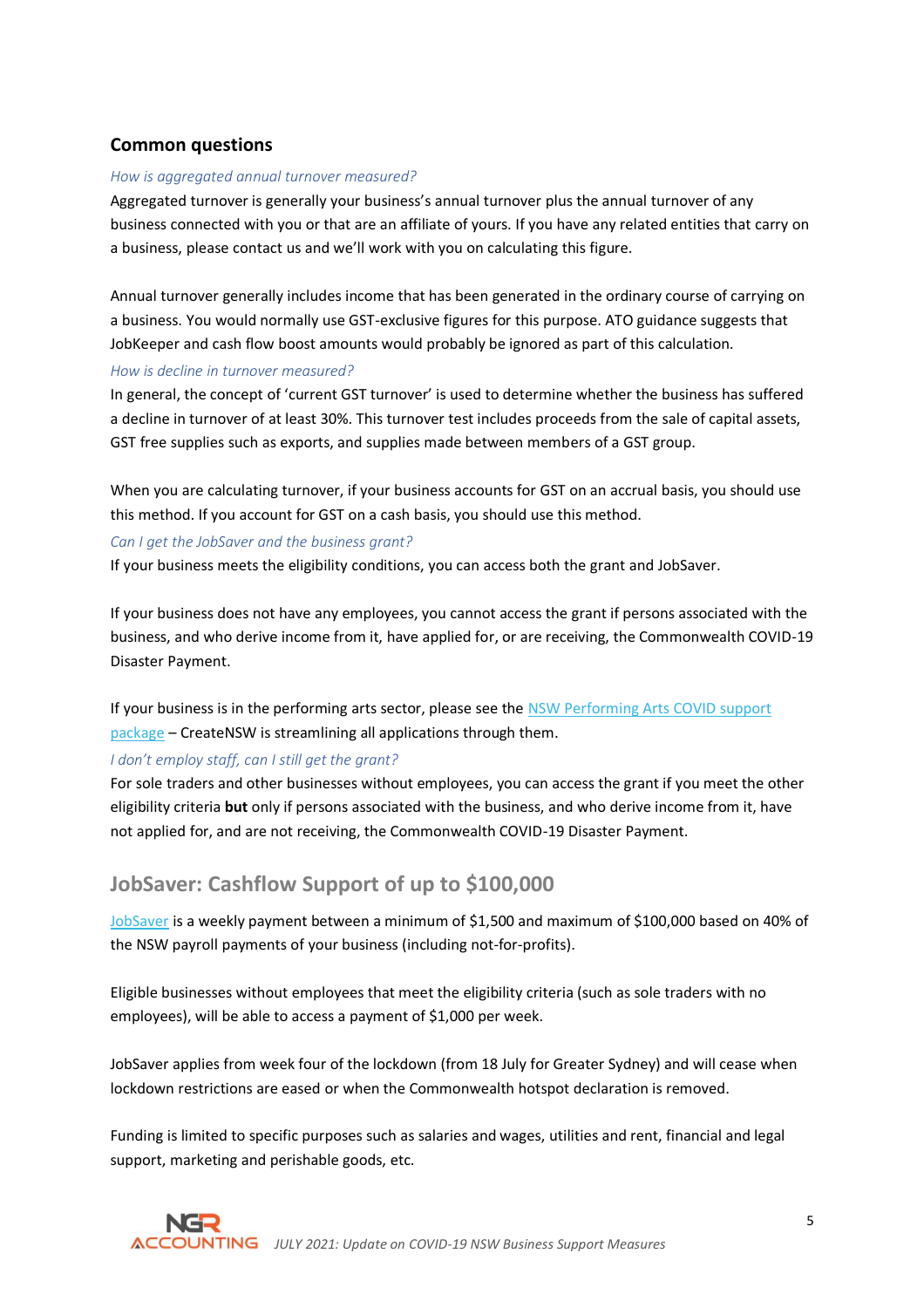# <span id="page-5-0"></span>**Eligibility**

To access JobSaver, you must:

- Have an active ABN; and
- Demonstrate that your business was operating in NSW as at 1 June 2021; and
- Have an aggregated turnover between \$75,000 and \$250 million for the year ended 30 June 2020 (for businesses that were not in operation for the full year or where conditions were not usual in 2019-20, see *[For new business and businesses where 2019-20 was not a normal year](#page-3-0)* above); and
- Have experienced a decline in turnover of at least 30% over a minimum 2-week period from the start of the Greater Sydney Lockdown (from 26 June 2021), compared to:
	- The same period in 2019, or
	- The same period in 2020, or
	- The 2-week period immediately before the start of the lockdown period (26 June 2021).
- And, maintain employee headcount as at 13 July 2021 the number of people you employed in NSW including full time, part time and long-term casuals that have been employed by the business for more than 12 months.

Some businesses are ineligible for JobSaver. These include businesses predominantly earning passive income (rent, interest, or dividends), businesses owned by sovereign entities (foreign Governments), businesses in liquidation or bankruptcy proceedings, businesses that did not have an ABN as at 1 June or backdated their ABN, government agencies, local governments, banks, and universities.

# <span id="page-5-1"></span>**How to apply**

Applications can be made online throug[h Service NSW](https://www.service.nsw.gov.au/transaction/jobsaver-payment) and close at 11:59pm on 18 October 2021.

If your business has successfully applied for the COVID-19 business grant, your business will be automatically eligible for JobSaver but will need to provide the additional information on payroll and headcount.

To apply for JobSaver, you will need the following for the business:

- Australian income tax return, Notice of Assessment or other documentation demonstrating the business had a national aggregated annual turnover of between \$75,000 and \$250 million for the financial year ending 30 June 2020.
- Weekly payroll W1 amount excluding amounts withheld for contractors on the most recent BAS submitted prior to 26 June 2021 for the 2020-21 financial year, 2019-20 payroll reconciliation for those without a W1 amount (se[e How is the 40% of payroll calculated?\)](#page-5-2)

If your business is not on th[e highly impacted industries](https://www.service.nsw.gov.au/jobsaver-payment-guidelines#attachment-a-list-of-highly-impacted-industries) list, you will also need to submit a letter from your accountant demonstrating that that you meet the decline in turnover test.

# <span id="page-5-2"></span>*How is the 40% of payroll calculated?*

Payroll is based on your most recent Business Activity Statement (BAS) lodged with the ATO prior to 26 June 2021 for the 2020-21 financial year. Use the figure at item WI, removing any amounts withheld on behalf of contractors. To determine weekly payroll, divide the amount by the number of days in the BAS period and multiply this by 7.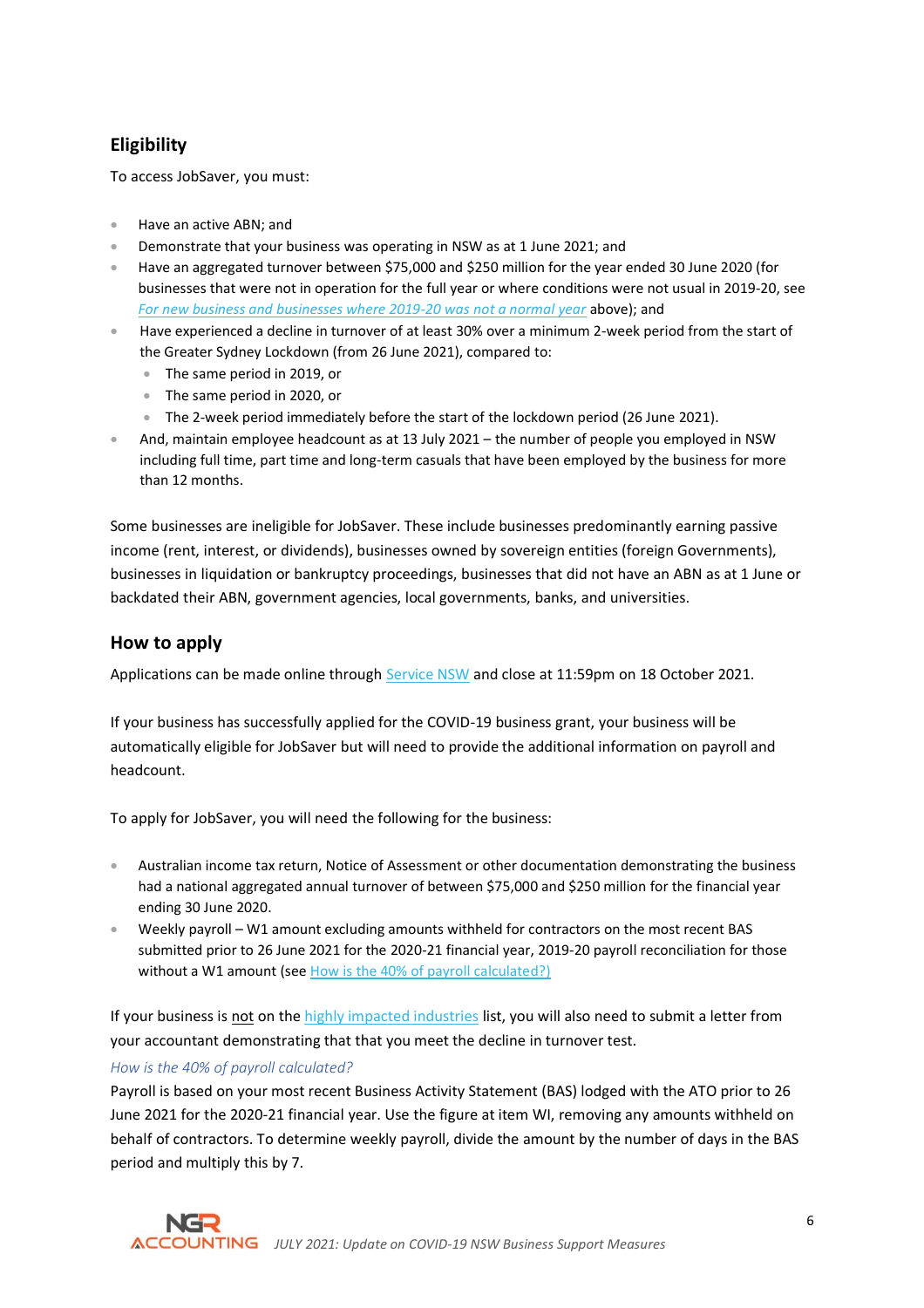For businesses with employees outside of NSW, you will need to calculate the amount based on just the NSW employees using the same method you use to report on your BAS.

If your business does not submit a BAS with a W1 amount, use your 2019-20 NSW payroll tax reconciliation return. If your business does not submit a BAS, you will need to contact ServiceNSW to discuss alternatives.

Where an employer's headcount changed because of circumstances outside the control of the employer (such as voluntary resignations, death of an employee) it will not be taken as a reduction in employee headcount on 13 July.

# <span id="page-6-0"></span>**Common questions**

## <span id="page-6-1"></span>*I don't have employees; can I still qualify?*

If your business does not have employees (such as sole traders) but meets all the other eligibility tests, you can apply for JobSaver but only if the individuals associated with and deriving income from the business have not received a Commonwealth COVID-19 Disaster Payment since 18 July 2021. You also need to ensure that the business is the primary income source for the associated person.

<span id="page-6-2"></span>*I have stood down my employees, do they still qualify for the headcount test?*

Yes. If you have stood down your full time, part time or long-term casual employees, they are counted in the headcount. During a stand down the employment relationship remains (their role has not been terminated), the employee is not paid (unless they are taking paid leave), and they continue to accrue annual leave. See th[e FairWork website](https://coronavirus.fairwork.gov.au/coronavirus-and-australian-workplace-laws/pay-leave-and-stand-downs/stand-downs) to clarify how and when an employer can stand down employees.

#### <span id="page-6-3"></span>*An employee has resigned, does this impact my headcount?*

No. If the employee is no longer with the business due to circumstances outside of your control, such as resignation or death, this will not impact the headcount test.

If, however you forced the employee to resign or terminated their employment, this will impact on your headcount and eligibility for JobSaver and the COVID-19 business grant. Any actions taken by the business that reduce headcount will need to be reported to Service NSW.

# <span id="page-6-4"></span>**\$1,500 Micro-Business Grants**

Th[e micro-business grant](https://www.service.nsw.gov.au/transaction/2021-covid-19-micro-business-grant) provides \$1,500 per fortnight to sole traders and other small businesses with aggregated annual turnover between \$30,000 and \$75,000. The grants are available from week one of the lockdown until restrictions are eased.

Grants are for costs incurred from 1 June 2021 including salaries and wages, utilities and rent, financial and legal costs, perishable goods, etc.

# <span id="page-6-5"></span>**Eligibility**

To access the micro-business grant, you must:

• Have an active ABN registered in NSW or can demonstrate your business was operating in NSW as at 1 June 2021; and



*JULY 2021: Update on COVID-19 NSW Business Support Measures*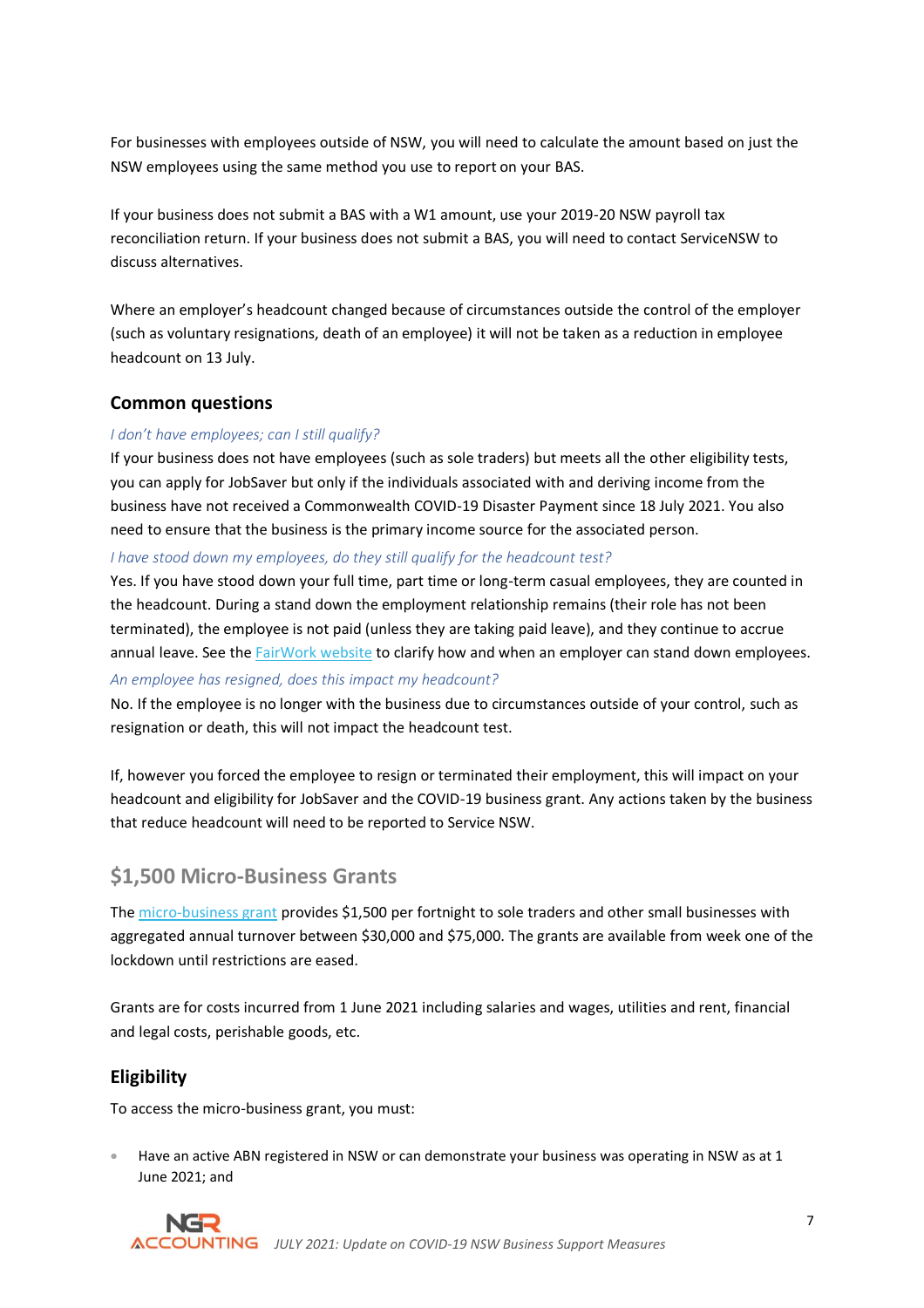- Have aggregated annual turnover of more than \$30,000 and less than \$75,000 for the year ended 30 June 2020 (for businesses that were not in operation for the full year or where conditions were not usual in 2019-20, see *[For new business and businesses where 2019-20 was not a normal year](#page-3-0)* above);
- Have experienced a decline in turnover of at least 30% over a minimum 2-week period from the start of the Greater Sydney Lockdown (from 26 June 2021), compared to
	- o The same period in 2019, or
	- o The same period in 2020, or
	- o The 2-week period immediately before the start of the lockdown period
- Have business costs for which there is no other government support available; and
- Have not applied for either the 2021 COVID-19 Business Grant or JobSaver; and
- Have less than 20 full time equivalent employees at 1 June 2021; and
- If you are an employer, maintain your headcount as at 13 July 2021; and
- If you do not have employees, such as a sole trader, the business making the application is your primary source of income.

Businesses that received the \$1,500 small business fees and charges rebate can apply for this grant.

If your business does not have any employees, you cannot access the grant if persons associated with the business, and who derive income from it, have applied for, or are receiving, the Commonwealth COVID-19 Disaster Payment.

Ineligible businesses include those predominantly earning passive income (rent, interest, or dividends), or businesses in liquidation or individuals in bankruptcy proceedings.

## <span id="page-7-0"></span>**How to apply**

Applications are made online through [Service NSW](https://www.service.nsw.gov.au/transaction/2021-covid-19-micro-business-grant) and close at 11:59pm on 18 October 2021.

If we submit the application for you, we will provide a letter to ServiceNSW documenting your decline in turnover and aggregated annual turnover.

If we are not submitting your application for you, you will need show evidence such as your income tax return, business activity statement, and business bank accounts.

If your business operates in another State or Territory, you will also need to evidence that your business operates in NSW (e.g., utility bills, insurance papers, supply invoices, registration papers, contractor licences).

Where your business operates through a trust structure, you will need to provide additional information to demonstrate that a national aggregated annual turnover of more than \$30,000 and less than \$75,000 is derived through the trust.

If your business is a not-for-profit, you will also need to provide a copy of your constitution, minutes and resolutions from your AGM for the last 3 years, and audited financial statements for the last 3 years.



*JULY 2021: Update on COVID-19 NSW Business Support Measures*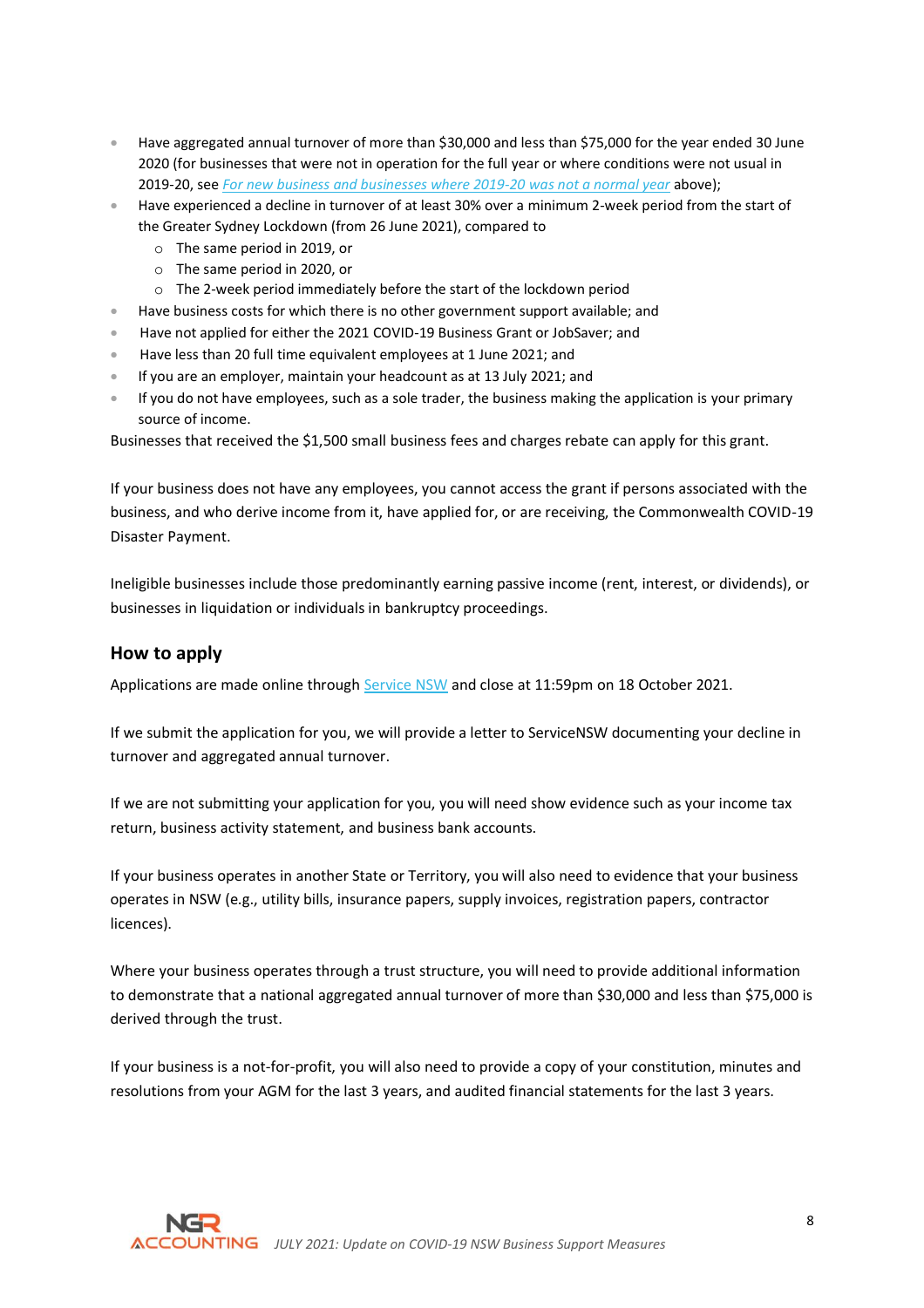# <span id="page-8-0"></span>**Rent protections and grants**

Commercial and retail rent protections are in place for rental arrears from 13 July 2021 for an initial 6 month period.

# <span id="page-8-1"></span>**Eviction moratorium**

An eviction moratorium is in place for rental arrears where a tenant has:

- An annual turnover of up to \$50 million; and
- Is eligible for the Micro-business COVID-19 Support Grant, the COVID-19 NSW Business Grant and/or the Job Saver Grant.

Commercial and retail landlords will need to attempt mediation before recovering a security bond or locking-out or evicting a tenant impacted by Public Health Orders.

See th[e NSW Small Business Commissioner](https://www.smallbusiness.nsw.gov.au/get-help/covid-19/commercial-leases-and-covid-19-faqs) for further details.

# <span id="page-8-2"></span>**Land tax relief**

Land tax relief equal to the value of rent reductions provided by commercial, retail and residential landlords to financially distressed tenants is available for up to 100% of the 2021 land tax liability.

<span id="page-8-3"></span>Se[e Apply for COVID-19 land tax relief](https://www.service.nsw.gov.au/transaction/apply-covid-19-land-tax-relief) and [Residential Tenancies Moratorium Application for rent negotiation](https://www.fairtrading.nsw.gov.au/__data/assets/pdf_file/0008/909728/Application-for-rent-negotiation.pdf)

# **Payroll tax relief**

# <span id="page-8-4"></span>**Payroll tax and lodgement deadline deferred**

The due date for the 2020-21 annual reconciliation has been deferred until 7 October 2021. You also have the option of deferring July and August 2021 payroll tax payments until 7 October 2021.

# **Previous payroll tax deferrals and payment arrangements for 2020-21 due in July 2021 have not been deferred.**

<span id="page-8-5"></span>Se[e Revenue NSW](https://www.revenue.nsw.gov.au/taxes-duties-levies-royalties/payroll-tax) for further details.

# **25% payroll tax waiver for businesses between \$1.2m and \$10m**

Businesses with Australian wages of between \$1.2 million and \$10 million that have experienced a 30% decline in turnover, will be provided with a 25% payroll tax waiver in 2021-22. Further details of the reduction will be available by the end of August fro[m Revenue NSW](https://www.revenue.nsw.gov.au/news-media-releases/covid-19-tax-relief-measures/covid-19-coronavirus-and-payroll-tax)

#### <span id="page-8-6"></span>*Gaming machine tax deferrals*

All businesses paying hotel or club gaming machine tax will be able to defer the taxes for the 2021-22 financial year:

• Hotels: deferrals for June and September quarter until 21 January 2022.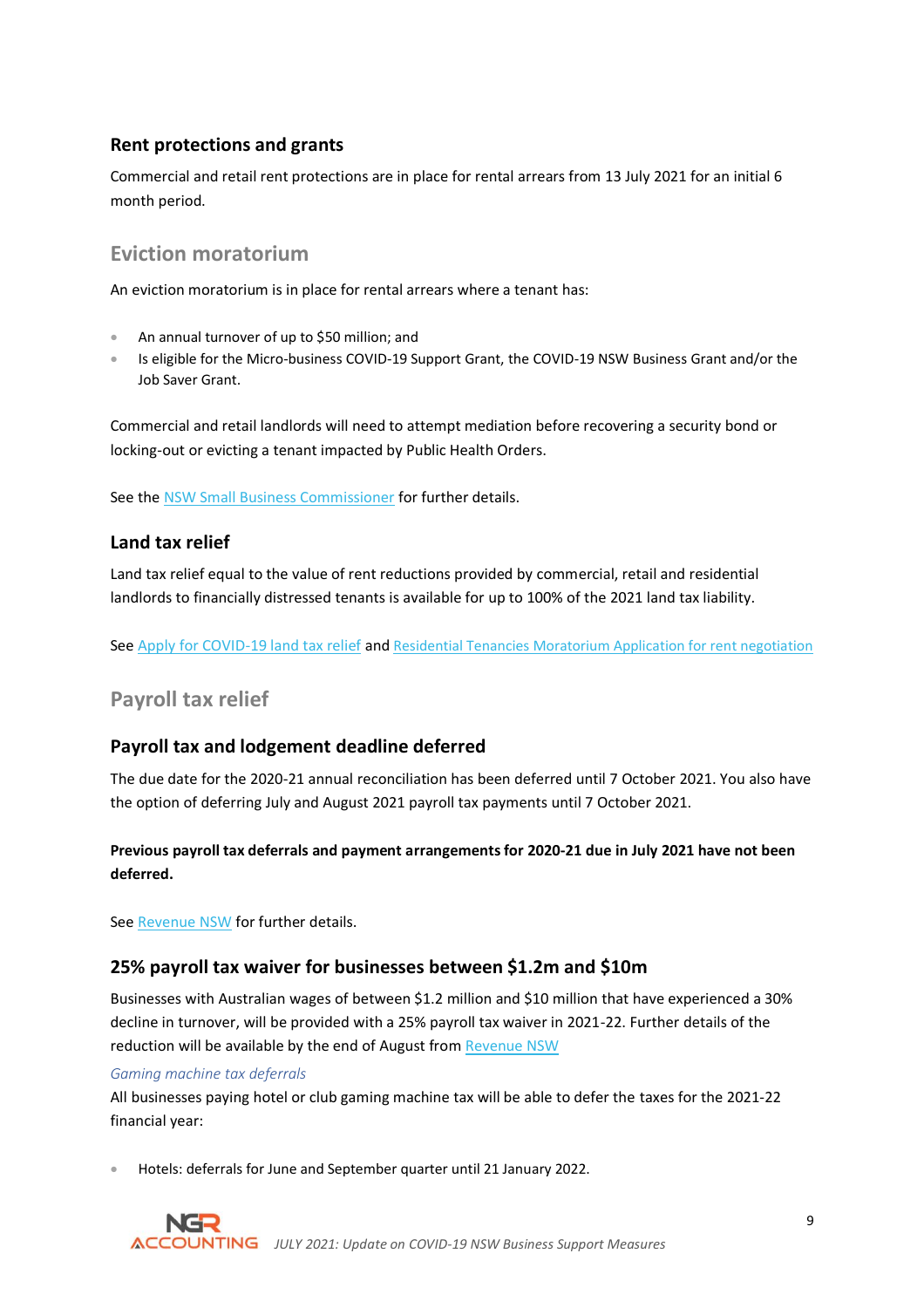<span id="page-9-0"></span>• Clubs: deferrals for the August quarter until 21 December 2022.

# **Support for Performing Arts**

Th[e NSW Performing Arts COVID support package](https://www.create.nsw.gov.au/funding-and-support/nsw-performing-arts-covid-support-package/) covers performances impacted by NSW Government Public Health Orders from 26 June 2021.

The funding amount per performance is calculated using a formula of average ticket price multiplied by the number of tickets

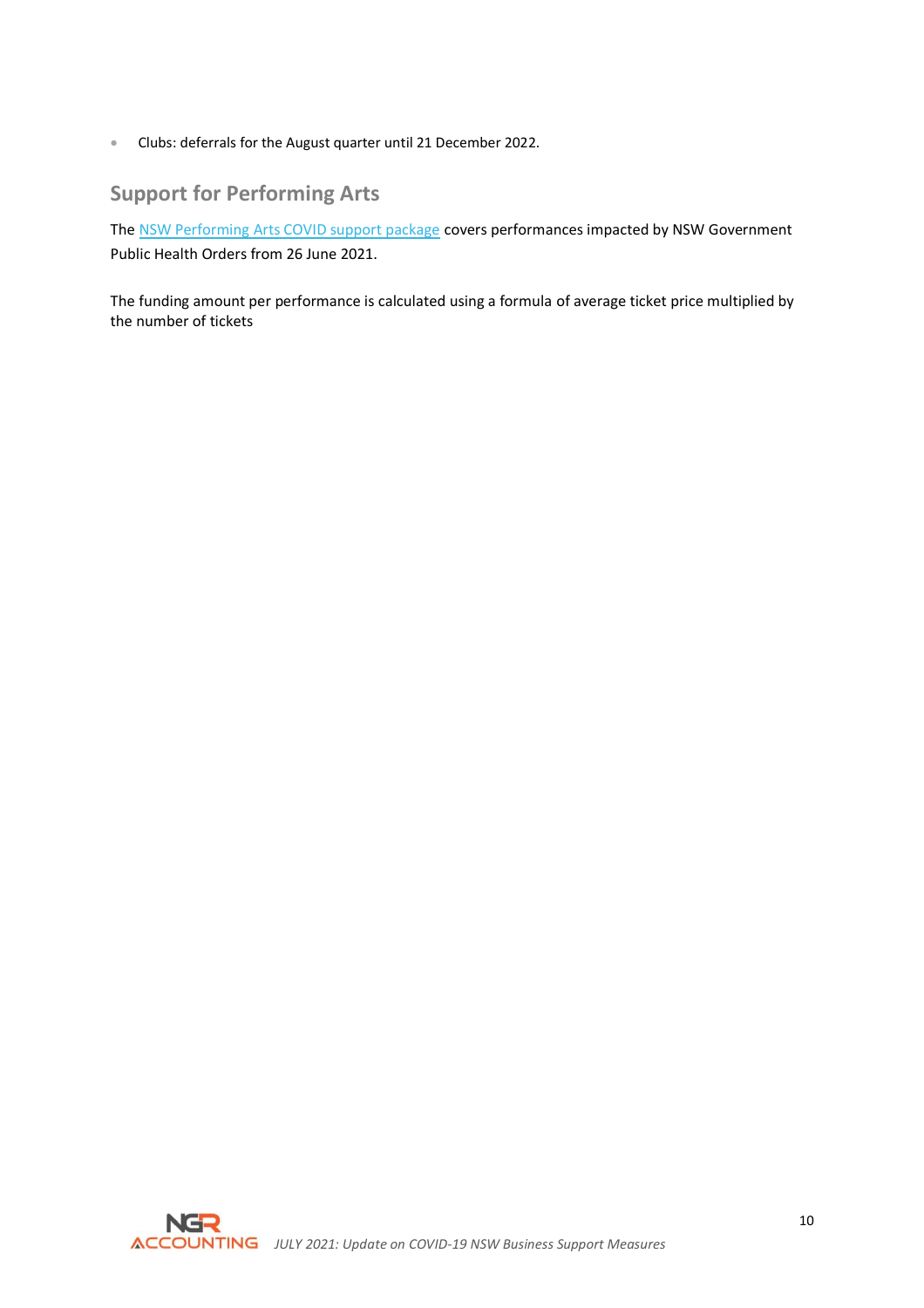# **What lockdown support is available?**

# **If you can't work because you or someone in your household is impacted by COVID-19, support is available.**

There are two payments accessible to individuals: the [COVID-19 Disaster Payment;](#page-2-2) and, the Pandemic [Leave Disaster Payment.](#page-12-0)

# **How to apply for support**

You can apply for the COVID-19 Disaster Payment through your [MyGov](https://my.gov.au/) account if you have created and linked a Centrelink account. Apply for the Pandemic Leave Payment by phoning Services Australia on 180 22 66.

# **COVID-19 Disaster Payments**

The COVID-19 Disaster Payment is a weekly payment available to eligible workers who can't attend work or who have lost income because of a lockdown and don't have access to certain paid leave entitlements. If you are a couple, both people can separately claim the payment.

# **Timing of the payment**

The disaster payment is generally accessible if the hotspot triggering the lockdown lasts more than 7 days as declared by the Chief Medical Officer (you can find th[e listing here\)](https://www.health.gov.au/resources/publications/listing-areas-of-covid-19-local-transmission-as-hotspots).

However, the disaster payment will also be available:

- In NSW from 18 July 2021, to anyone who meets the eligibility criteria. The requirement to be in a Commonwealth declared hotspot has been removed and the payment will apply to anyone in NSW impacted by the lockdowns who meets the other eligibility criteria.
- **In Victoria** from 15 July 2021, to anyone who meets the eligibility criteria. The requirement to be in a Commonwealth declared hotspot has been removed and the payment will apply to anyone in Victoria impacted by the lockdowns who meets the other eligibility criteria. And, the 7 day requirement has been removed so that the payment will be made for the period from 15 July 2021 (paid in arrears from 23 July 2021).

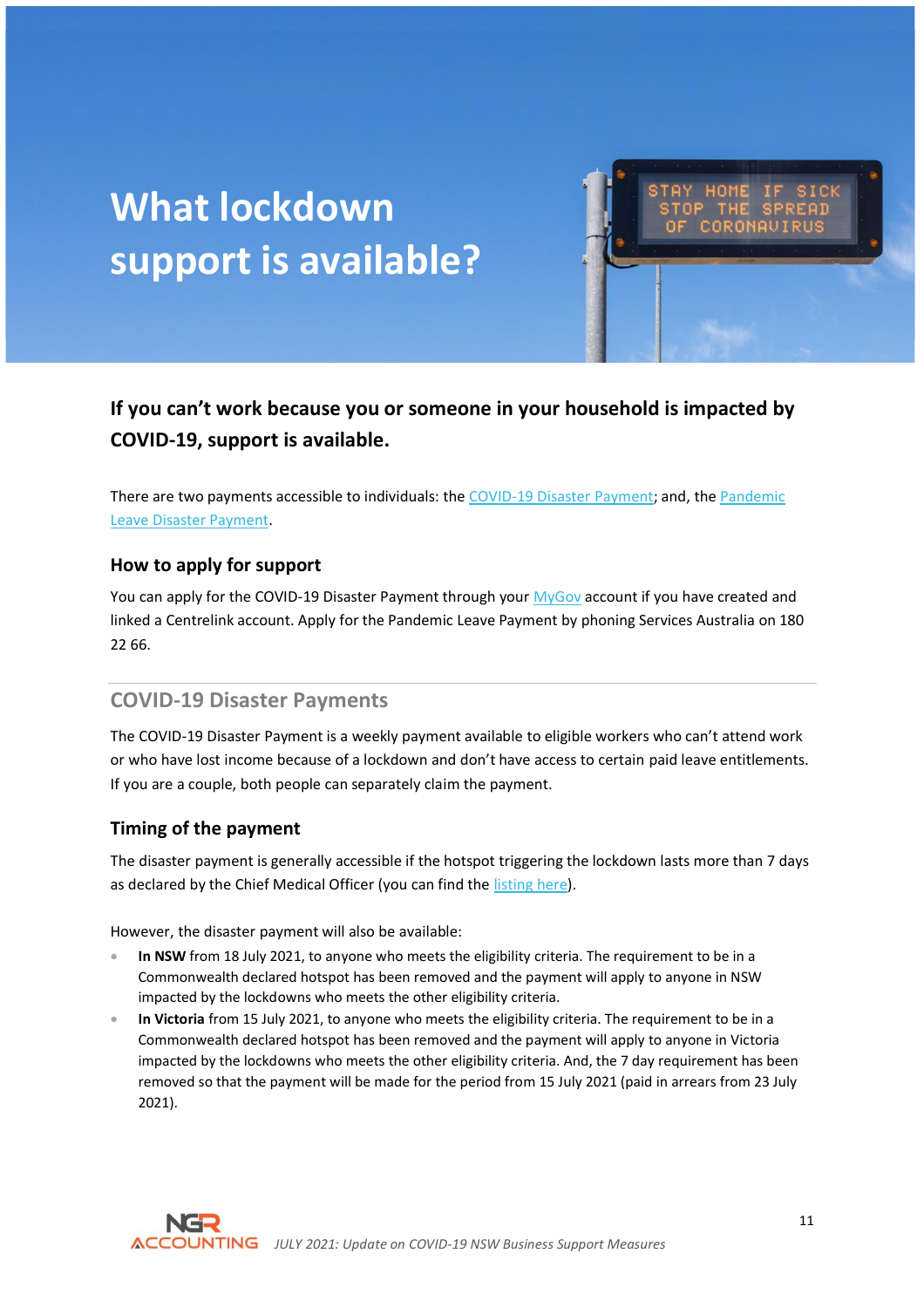| Area                                                                                       | Date of<br>declaration | <b>Disaster</b><br>payment<br>accessible<br>from |
|--------------------------------------------------------------------------------------------|------------------------|--------------------------------------------------|
| City of Sydney, Waverley,<br>Woollahra, Bayside, Canada<br>Bay, Inner West and<br>Randwick | 23 June 2021           | 1 July 2021                                      |
| <b>Greater Sydney including</b><br>the Blue Mountains,<br>Central Coast and<br>Wollongong  | 26 June 2021           | 4 July 2021                                      |
| All of New South Wales                                                                     |                        | 18 July 2021                                     |
| All of Victoria                                                                            | 15 July 2021           | 23 July 2021*                                    |

*\*Payment accessible from 23 July 2021 paid in arrears from 15 July 2021 (day 1 of the lockdown).*

# **How much is the payment?**

The COVID-19 disaster payment amount available depends on:

- How many hours of work you have lost in the week, and
- If the payment is on or after the third period of the lockdown.

|                                      | <b>Hours of work lost</b> |            |  |
|--------------------------------------|---------------------------|------------|--|
| Disaster payment                     | <b>Between 8</b>          | 20 or more |  |
| amount                               | and 20                    |            |  |
| Weeks 2 and 3 of a                   | \$325                     | \$500      |  |
| lockdown*                            |                           |            |  |
| From week 4 of a<br>lockdown onwards | \$375                     | \$600      |  |

*\* Eligible Victorians will receive the higher rate from week one of the lockdown* 

The payment applies to each week of lockdown you are eligible and is taxable (you will need to declare it in your income tax return).

# **Eligibility**

The COVID-19 disaster payment is emergency relief. It is available if you:

- Live or work in an area that is subject to a state or territory public health order that imposes restriction on movement and is declared a Commonwealth COVID-19 hotspot, or
- Have visited an area that is a Commonwealth COVID-19 hotspot and you are subsequently subject to a restricted movement order when you return to other parts of New South Wales or interstate.

And you:

- Are an Australian citizen, permanent resident or temporary visa holder who has the right to work in Australia, and
- Are aged 17 years or over, and

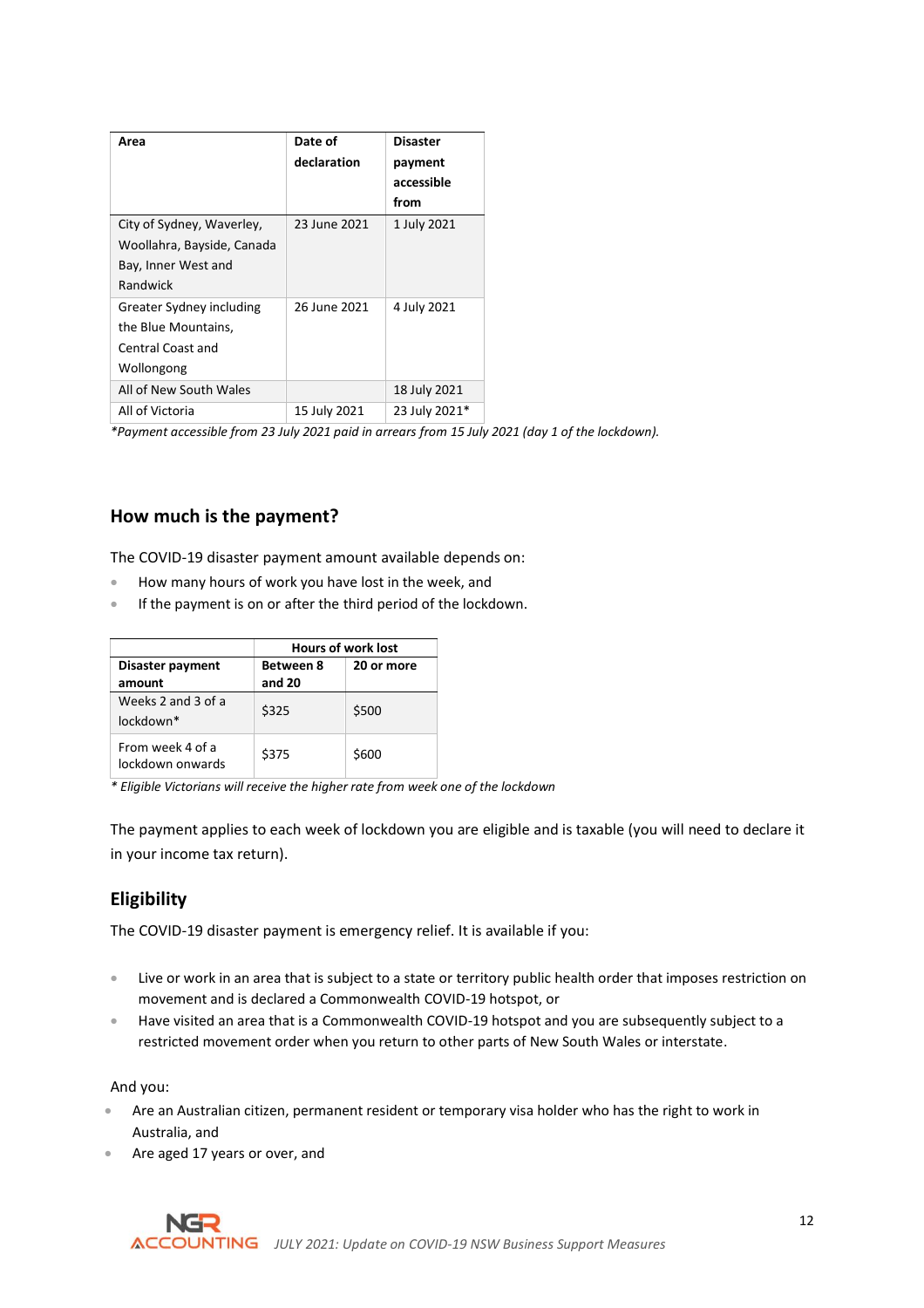- Have lost 8 hours or more of work or a full day of your usual work as a result of the restrictions losing work includes being stood down by your employer, not being assigned any shifts for the week of restrictions and being unable to work from home. Losing a full day of what you were scheduled to work but could not work because of a restricted movement order. This includes not being able to attend a fulltime, part-time or casual shift of less than 8 hours, and
- Don't have paid leave available through your employer (other than annual leave), and
- Are not receiving income support payments, a state or territory pandemic payment, Pandemic Leave Disaster Payment or state small business payment for the same period. Income support payments include Age Pension, Austudy, Carer Payment, Disability Support Pension, Farm Household Allowance, JobSeeker Payment, Parenting Payment, Partner Allowance, Special Benefit, Widow Allowance, Youth Allowance and Income Support Supplement, Service Pension or Veteran Pension from the Department of Veterans' Affairs.

A liquid assets test of \$10,000 previously applied to the disaster payment but was removed from Thursday, 8 July 2021.

# <span id="page-12-0"></span>**Pandemic Leave Disaster Payment**

The Pandemic Leave Disaster Payment is for those who have been advised by their relevant health authority to self-isolate or quarantine because they:

- Test positive to COVID-19;
- Have been identified as a close contact of a confirmed COVID-19 case;
- Care for a child, 16 years or under, who has COVID-19; or
- Care for a child, 16 years or under, who has been identified as a close contact of a confirmed COVID-19 case; or
- Care for a person who has tested positive to COVID-19.

# **How much is the payment?**

The payment is \$1,500 for each 14 day period you are advised to self-isolate or quarantine. If you are a couple, you both can claim this payment if you meet the eligibility criteria.

# **Eligibility**

The Pandemic Leave Disaster Payment is available if you:

- Are an Australian citizen, permanent resident or temporary visa holder who has the right to work in Australia; and
- Are aged 17 years or over; and
- Are unable to go to work and earn an income; and
- Do not have appropriate leave entitlements, including pandemic sick leave, personal leave or carers leave; and
- Are not getting any income support payment, ABSTUDY Living Allowance, Paid parental leave or Dad and Partner Pay. Income support payments include Age Pension, Austudy, Carer Payment, Disability Support Pension, Farm Household Allowance, JobSeeker Payment, Parenting Payment, Partner Allowance, Special Benefit, Widow Allowance, Youth Allowance and Income Support Supplement, Service Pension or Veteran Pension from the Department of Veterans' Affairs.

The payment is taxable, and you will need to declare it in your income tax return.